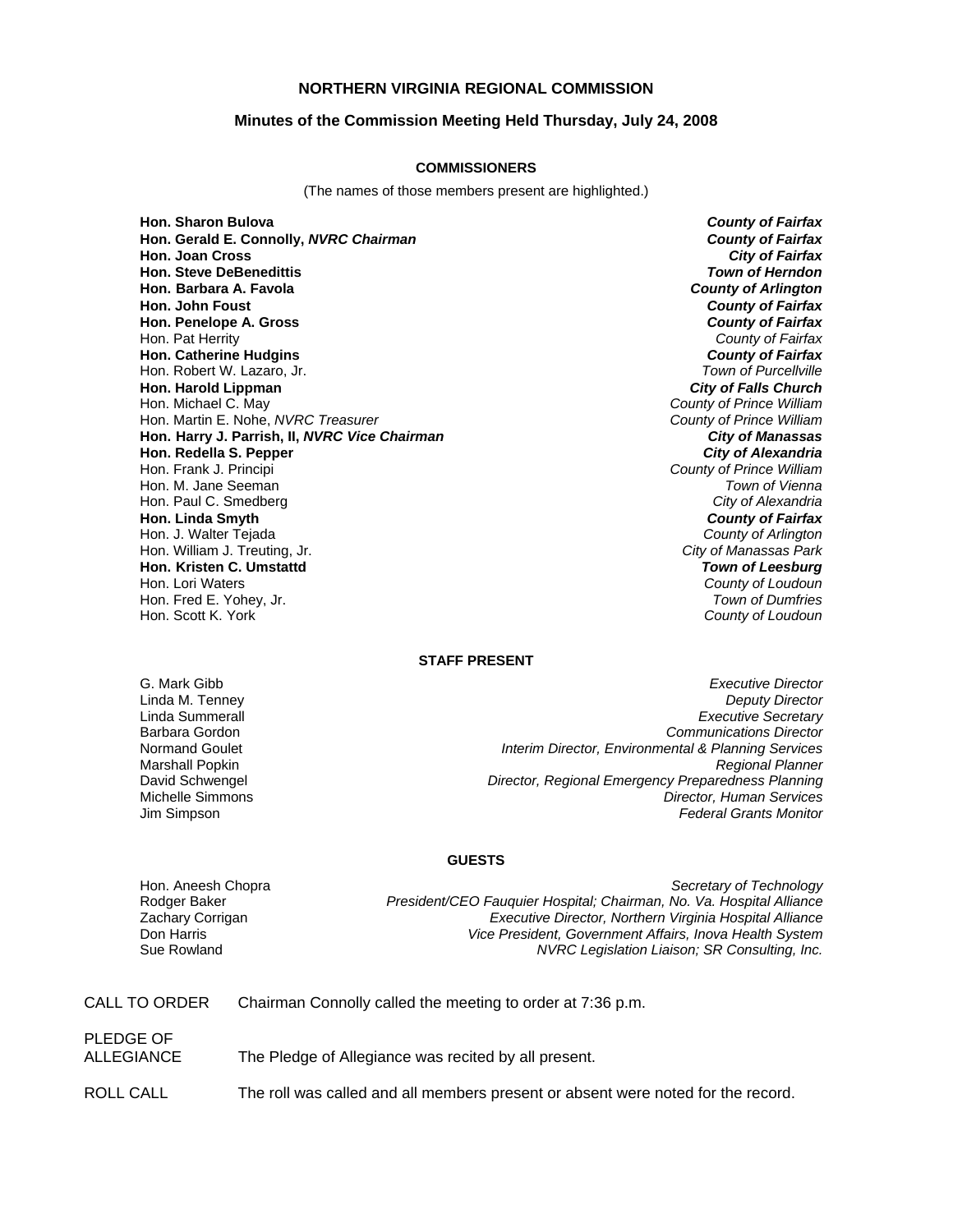*THE INNOVATION IMPERATIVE — ORGANIZING THE REGION FOR GLOBAL COMPETITIVENESS*

Chairman Connolly introduced Aneesh Chopra, Virginia's Secretary of Technology, and welcomed him back to the Commission.

*Hon. Aneesh Chopra* Mr. Chopra reported that he met with the Northern Virginia county/city/town managers a few months ago on this topic.

> The technology sector is still growing despite the economic downturn, and job growth in the technology sector is twice as big as growth in the overall economy; 60 percent of new jobs in Northern Virginia is in the technology sector.

> Mr. Chopra noted that Dulles International Airport plays a key role in the region's (as well as the state's) global competitiveness. The airport was extremely valuable in attracting the Howard Hughes facility.

> The Washington, D.C., area has the highest concentration of brain-power in the country. The area attracts the more  $R&D$  — public and private sector — than California or Massachusetts, but the D.C. area ranks  $37<sup>th</sup>$  in its ability to churn start-ups off of that R&D activity. Companies headquartered in Virginia spend approximately \$3-\$5 on R&D for every \$1,000 in sales, whereas companies headquartered in California and Massachusetts spend \$100 per \$1,000. The companies that enter into R&D mega deals with universities are not choosing universities in Virginia or Maryland. Governor Kaine has made it a priority to reverse this trend.

> The General Assembly has appropriated \$1.5 billion for capital to expand Virginia's university capacity. Mr. Chopra reported that Rolls Royce, located in Northern Virginia, put \$500 million in capital in Prince George County because the state put \$40 million into UVa and Virginia Tech to develop a research center of excellence that will help Rolls Royce build jet engines for the next 15-20 years. Rolls Royce then added \$25 million of its own money to match the state's contribution.

> Mr. Chopra said none of Virginia's universities are world-class in energy R&D. An alliance of six greater-D.C. area universities — Johns Hopkins, University of Maryland, George Washington, George Mason, UVa and Virginia Tech — have formed an alliance making energy one of its key thrusts. This alliance will need to tap the resources of energy experts from around the world, and those people will use Dulles Airport. Mr. Chopra pointed out that Dulles is surrounded by hundreds of acres of undeveloped land. Around the world, universities are collaborating with smart growth planners for research centers.

> The governor of Massachusetts announced a \$1 billion package to support the life sciences in the state, with one-half the funding going toward infrastructure investments. This will produce the next generation of life sciences jobs. Mr. Chopra called this a powerful investment. Johns Hopkins is leading a \$1 billion public-private partnership, the Shady Grove Life Sciences Center, on a 600-acre campus. Mr. Chopra said the same can be done around Dulles, noting that two universities own several hundred acre parcels around the airport. He suggested that Northern Virginia, the state and the area's universities collaborate to leverage the region's assets, noting the numerous corporations in the region. Mr. Chopra reported that the Rolls Royce funding was not in the state budget, but when the opportunity surfaced the General Assembly delivered and it will come through again should another such opportunity arise. Mr. Chopra asked the Commissioners to help design a product his office can sell to private industry.

*questions & answers* Commissioner Gross noted the Northern Virginia Community College has not been included as a player, and this is the institution that is preparing many of the future workers. Mr. Chopra agreed.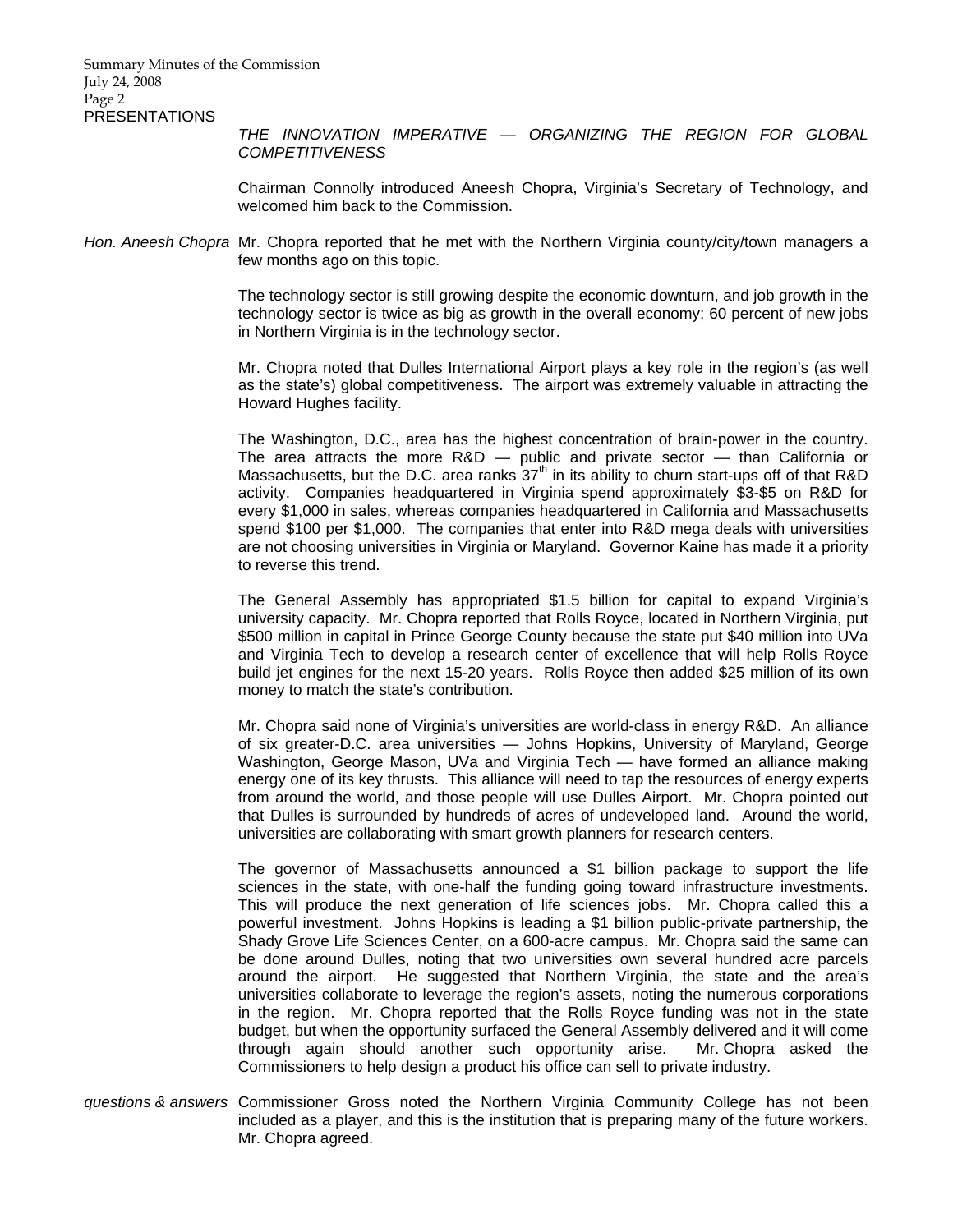Commissioner Favola asked what areas are being funded by private investment. Mr. Chopra replied the universities have signed an MOU to identify their targets. One question is who will fund university research? Secondly, the Washington Airports Task Force has committed to put together a deal team to look at the region's privately held assets.

Commissioner Hudgins inquired about the role of the jurisdictions' economic development authorities (EDAs). Mr. Chopra said what he is talking about is a long-term strategy, and he is unsure what body takes the lead. Chairman Connolly offered that this type of crossjurisdictional initiative with a multiplicity of resources is probably beyond the capabilities of the jurisdictions' EDAs.

Chairman Connolly pointed out that the next administration and Congress will undoubtedly be preoccupied with energy issues, so institutions, corporations and regions that are poised to receive federal funding will have the advantage, as Mr. Chopra has been saying.

Commissioner Gross stated there is a growing discussion of nuclear power but there are not many universities in the U.S. that offer this discipline, and there is a entire generation of American scientists lacking nuclear knowledge. The Governor's Commission on Climate Change *may* recommend reinstatement of nuclear science in university curriculum. Mr. Chopra said his chart shows only the energy/alternative energy fields receiving venture capital funds; however, the Tobacco Commission has committed \$8 million for a nuclear center of excellence in Lynchburg.

Chairman Connolly asked for a motion to direct the Executive Director to explore further the concepts outlined in this presentation. Commissioner Gross moved same and the motion was seconded and carried unanimously.

### *REGIONAL HOSPITAL PREPAREDNESS: OVERVIEW OF THE NORTHERN VIRGINIA HOSPITAL ALLIANCE*

The Northern Virginia Hospital Alliance was founded in 2002 as a nonprofit. Its board of directors is comprised primarily of the CEOs of twelve hospitals, including nine in Northern Virginia plus the DeWitt Army Hospital at Fort Belvoir, and a hospital each in Fredericksburg and Fauquier County. Chairman Connolly introduced Rodger Baker, President/CEO of Fauquier Hospital and Chairman of the Northern Virginia Hospital Alliance (NVHA); Zachary Corrigan, NVHA Executive Director; and Don Harris, Vice President, Government Affairs, Inova Health System and NVHA board member.

- *Rodger Baker* The state is divided into six health planning/service areas. Mr. Baker explained that Fauquier County lobbied the state to be included in the Northern Virginia region for hospital/emergency planning because half its population works in Northern Virginia. (Fauquier had always been associated with the Northwest region.)
- *Don Harris* The Northern Virginia Hospital Alliance was formed mainly in response to the anthrax scare but also as a follow-up to 9/11 when it was clear there was no coordinated response in directing patients from a disaster site. The NVHA members have a mutual aid agreement to coordinate resources and manpower in response to natural or man-made disasters.
- *Zachary Corrigan* Since its inception, NVHA has expanded its program to include participation from other disciplines such as pharmacy, materials management, respiratory therapy, etc. It has provided and improved regional coordination in the health emergency response field; and improved communications, planning, surge capacities/capabilities, decontamination capabilities, and training/education.

Funding is provided by federal grants (MMRS, ASPR and UASI). The next step is to position the program to be capable of sustainment without federal grants within five years.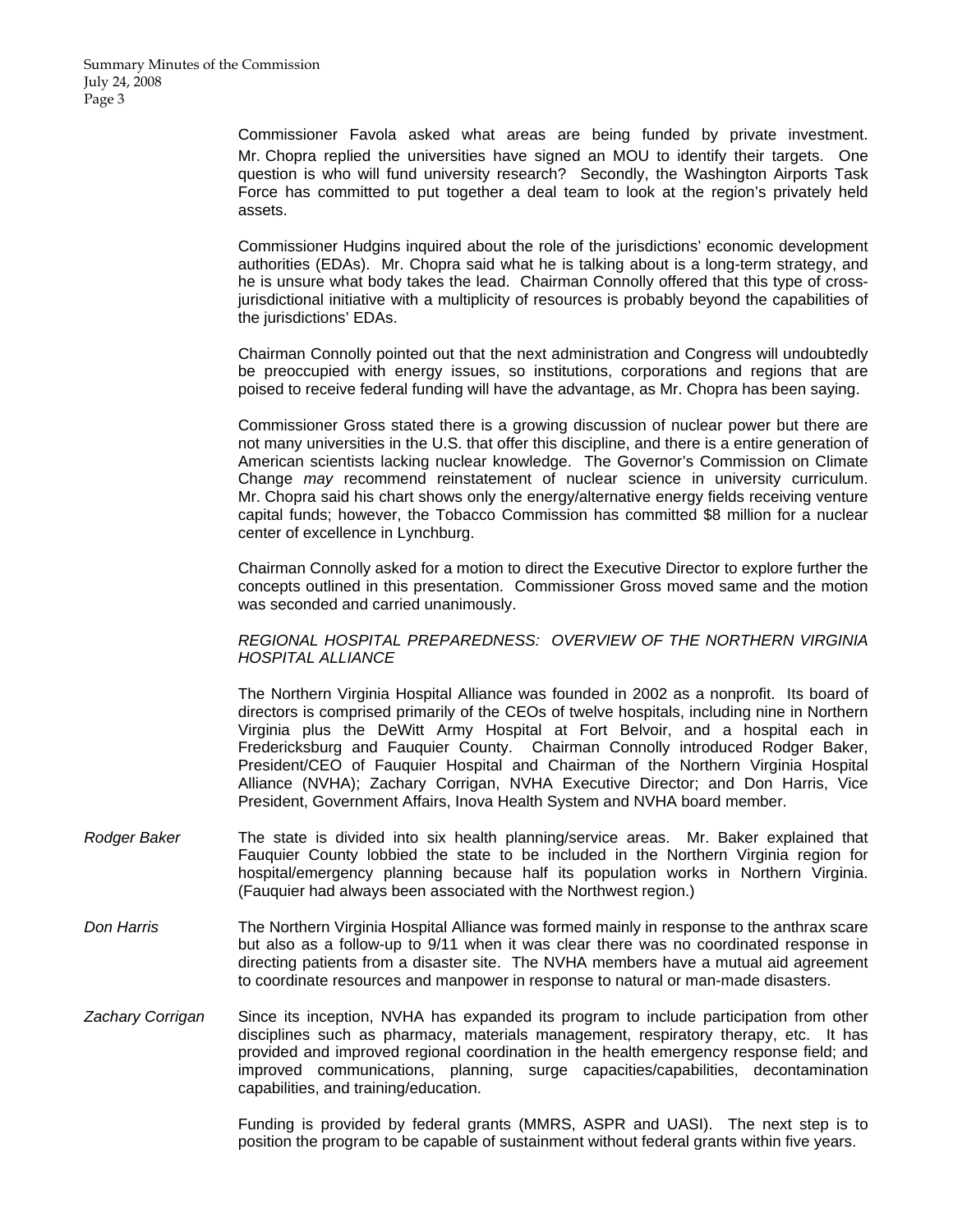Summary Minutes of the Commission July 24, 2008 Page 4

*questions & answers* Replying to questions, Mr. Corrigan said NVHA will work with the Loudoun County Health Director on community planning for a health care pandemic. At a minimum, NVHA holds has two regional exercise a year and tests its communications system weekly. The health planner in each local health department in Northern Virginia attends NVHA's monthly meetings. The District and Maryland do not have an equivalent of NVHA.

> Commissioner Favola suggested that Mr. Corrigan may want to make a presentation to MWCOG. Commissioner Gross said she would raise the idea with MWCOG.

# APPROVAL OF

MINUTES Commissioner Cross moved approval of the minutes of the June 26, 2008, meeting. The motion was seconded and the minutes were approved unanimously.

EXECUTIVE DIRECTOR'S

REPORT • The Chief Administrative Officers (CAOs) have agreed the jurisdictions will work together to gather foreclosure data. Highlights from the July 23 state summit on foreclosures were distributed.

> • BRAC: Northern Virginia needs to start working regionally on the 2011 closure rounds. The Commission directed Mr. Gibb to provide an analysis. The CAOs will also focus on BRAC at their October meeting. There will be federal funding.

> • VAPDC: The Virginia Association of Planning District Commission's held its annual summer conference July 17-19 with the theme of green initiatives and economic development. NVRC Commissioner Bob Lazaro was elected to the VAPDC Board of Directors.

> • Planning Directors: NVRC reconvened the region's planning directors to review progress made on the ATLAS (Alternative Transportation and Land Use Activities Strategies) Phase 2 Study. The planning directors are interested in the possible strategies as outlined within the budget constraints. The study recommendations will be received in the fall. The planning directors are also interested in continuing to meet regularly.

> • NVRC staff met twice this month with Preston Bryant, Secretary of Natural Resources, regarding climate and energy planning. Senior governmental affairs staff of Virginia Dominion Power were present at the second meeting and supportive of NVRC's proposed community energy and climate plans for two Northern Virginia municipalities.

> • Woodbridge Charrette: NVRC will conduct a charrette November 13-15 focusing on transportation and economic development for Woodbridge, at the request of Commissioner Principi.

> • Four Mile Run Restoration: VDOT has awarded to NVRC \$400,000 in funding for a design competition of the bicycle-pedestrian bridge over Four Mile Run.

> Additionally, a committee composed of staff from NVRC, Alexandria, Arlington and the Army Corps of Engineers is completing final steps to select an architectural-engineering firm to prepare alternative designs and develop bid documents for environmental and ancillary components of the restoration demonstration project.

> Staff distributed Resolution No. P09-01, granting the Executive Director the authority to engage the firm recommended by the selection committee and project advisors. Commissioner Favola moved adoption of Resolution No. P09-01. The motion was seconded.

> Commissioner Gross asked about the cost of engagement. Commissioner Favola replied that the money comes from a federal earmark to Arlington County, and Arlington will